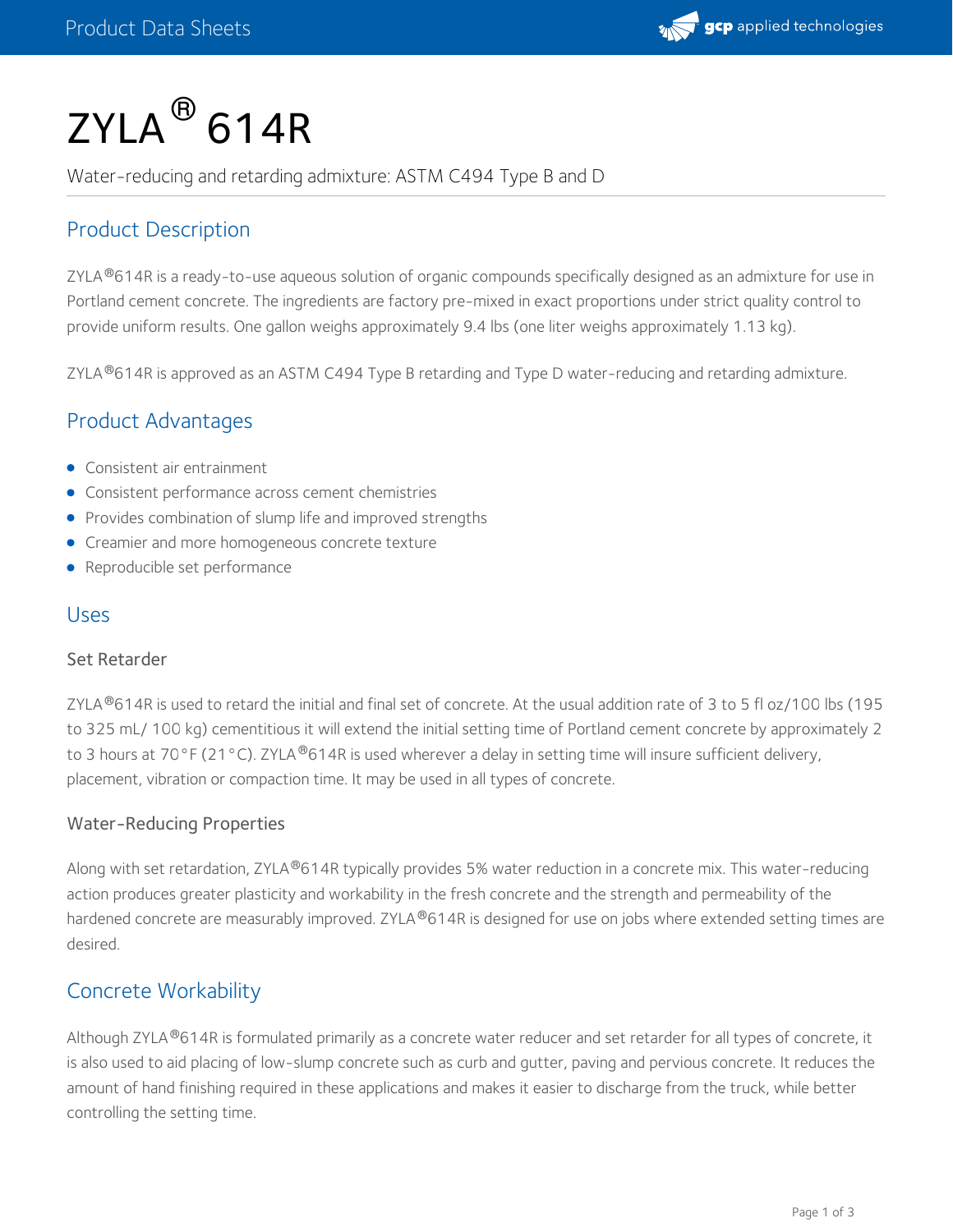# Addition Rates

The addition rate range of 3 to 5 fl oz/100 lbs (195 to 325 mL/ 100 kg) of cement or cementitious is typical for most applications. However addition rates of 2 to 8 fl oz/100 lbs (130 to 520 mL/ 100 kg) of cement or cementitious may be used if local testing shows acceptable performance. Pretesting is required to determine the appropriate addition rate for desired performance. The optimum addition rate depends on the other concrete mixture components, job conditions, and desired performance characteristics.

# Compatibility with Other Admixtures and Batch Sequencing

ZYLA $^{\circledR}$ 614R is compatible with most GCP admixtures as long as they are added separately to the concrete mix, usually through the water holding tank discharge line. In general, it is recommended that it be added to the concrete mix near the end of the batch sequence for optimum performance. Different sequencing may be used if local testing shows better performance. Please see GCP Technical Bulletin TB-0110, Admixture Dispenser Discharge Line Location and *Sequencing for Concrete Batching Operations* for further recommendations. ZYLA®614R should not come in contact with any other admixture before or during the batching process.

Pretesting of the concrete mix should be performed before use, and as conditions and materials change in order to assure compatibility, and to optimize dosage rates, addition times in the batch sequencing and concrete performance. For concrete that requires air entrainment, the use of an ASTM C260 air-entraining agent (such as DARAVAIR $^\circled*$ or DAREX®product lines) is recommended to provide suitable air void parameters for freeze-thaw resistance. Please consult your GCP Applied Technologies representative for guidance.

# Dispensing Equipment

A complete line of accurate, automatic dispensing equipment is available. ZYLA®614R should be introduced to the mix through the water tank pipe or through a separate hose.

# Packaging & Handling

ZYLA $^{\circledR}$ 614R is available in bulk, delivered by metered tank trucks and 55 gallon (210 L) drums. ZYLA $^{\circledR}$ 614R will freeze, but will return to full effectiveness after thawing and thorough mechanical agitation.

# Specifications

Concrete shall be designed in accordance with Standard Recommended Practice for Selecting Proportions for Concrete, ACI 211.1.

The set-retarding/water-reducing admixture shall comply with ASTM Designation C494, Type B and D admixtures, and shall be ZYLA®614R, as manufactured by GCP Applied Technologies, or equal. Certification of compliance shall be made available on request. It shall be used in strict accordance with the manufacturers' recommendations.

The addition rate shall be adjusted to produce the specified retardation of the concrete mix at all temperatures.